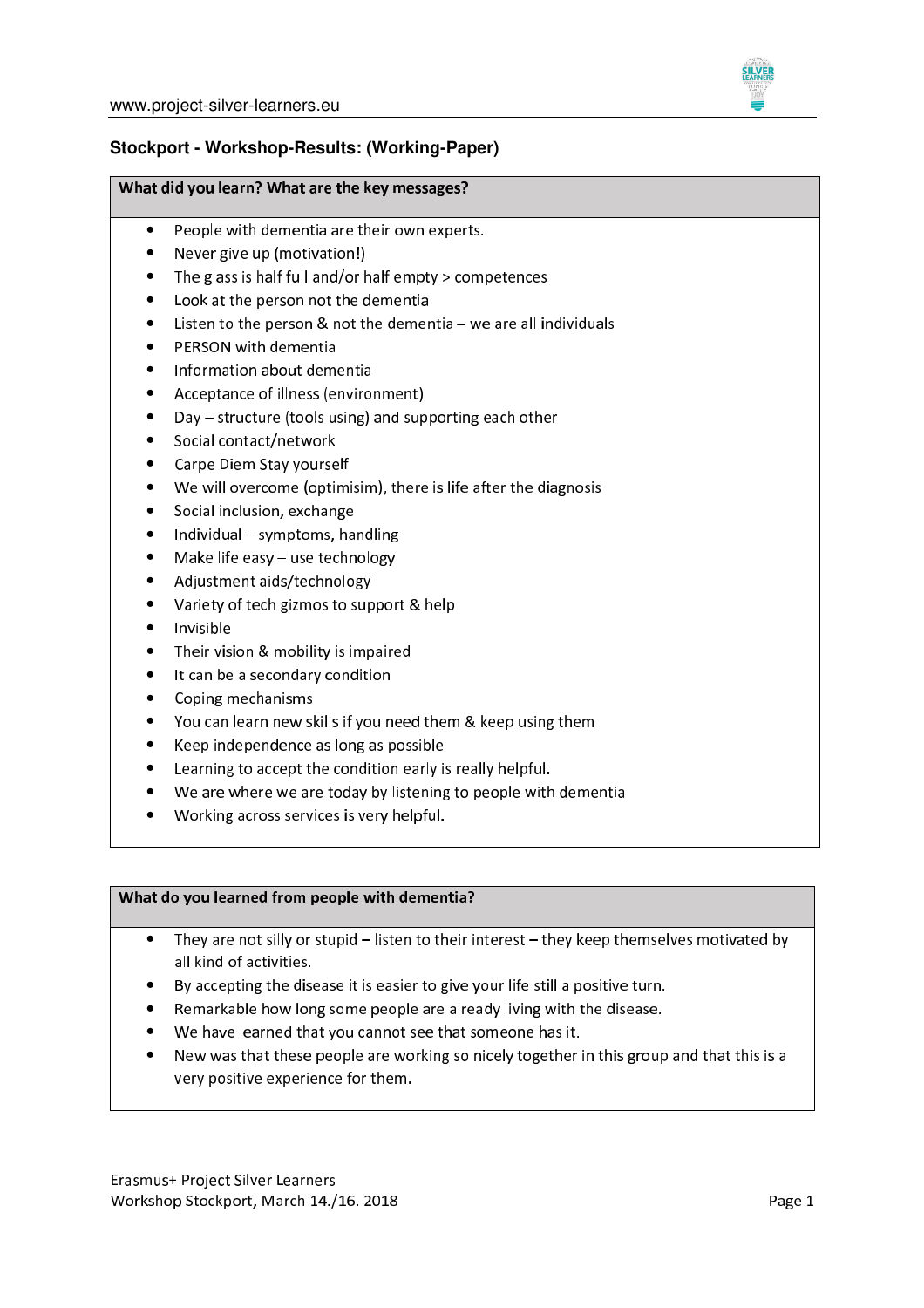

#### What is transferable for your daily work?

- Intergenerational Choir
- Dementia Dance Group for co-ordination
- $\bullet$  Telecare tools using
- Smart House (technology)
- Pre-diagnostic
- More intergenerational contacts  $-$  in creative & artistic activities
- Information centres
- Courses for carers

## What do we need?

- Money/funding  $\bullet$
- Persons (qualified staff & understanding)  $\bullet$
- $\bullet$ Structure
- Relatives
- Co-operation partners (welfare associations)
- Make a campaign > inform people  $\bullet$
- Intergeneration activities
- Information session
- $\bullet$ Dementia expert
- You need people who are braking through the taboos
- It is important to make more visible that if people are with dementia.
- Expertise of colleagues
- Stockport experience getting them to come to Cambridge? Video?

### What do you see are the barriers?

- Monev  $\bullet$
- Not getting funding
- Qualified Staff
- Structure
- Awareness
- Social attitude
- LAW > social & insurance policies
- Establishing people for dementia group
- Being overstretched already?
- Blocks from other services
- Lack of knowledge
- Sustainability

Erasmus+ Project Silver Learners Workshop Stockport, March 14./16. 2018